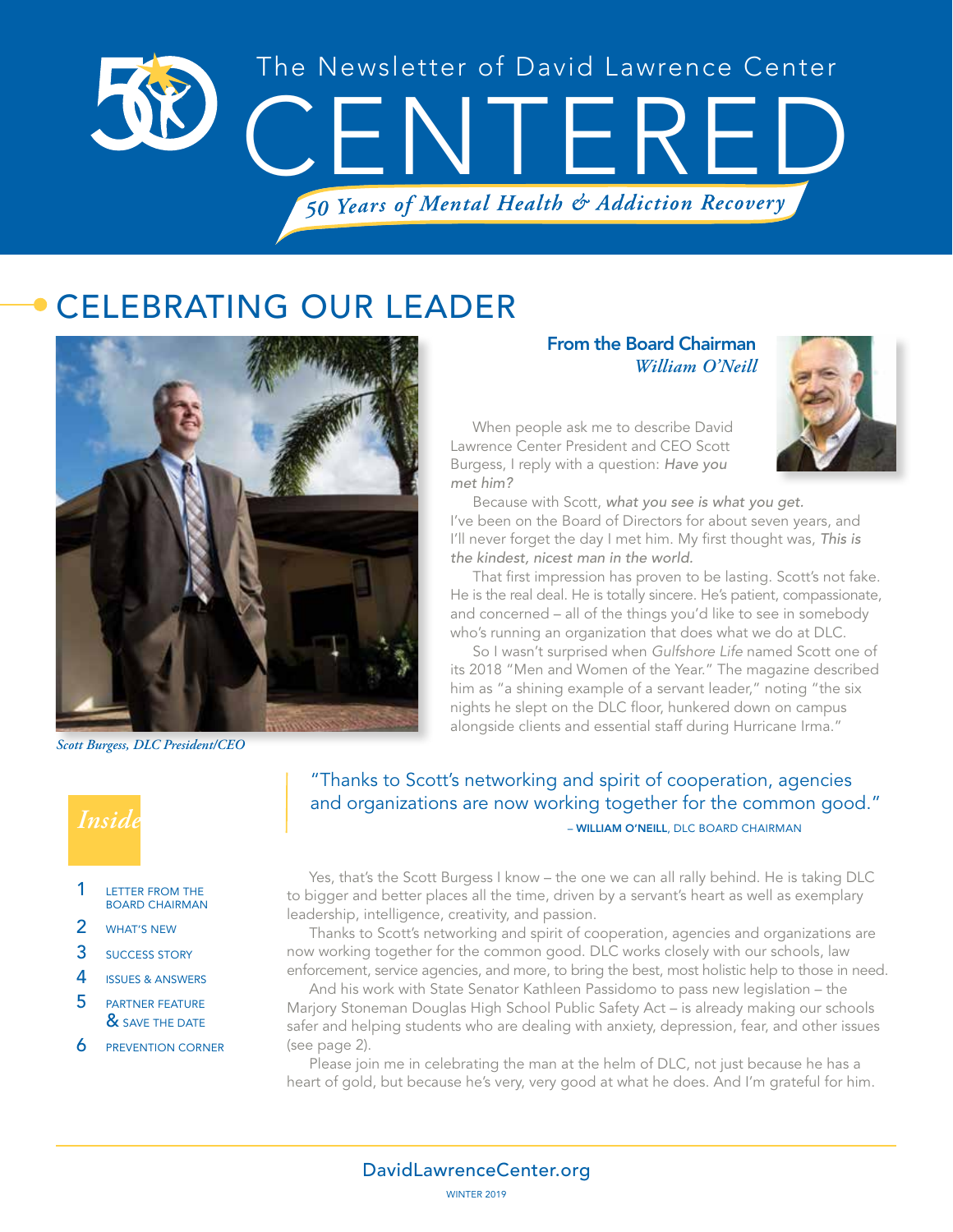

#### DAVID LAWRENCE CENTER BOARD OF DIRECTORS 2018 - 2019

#### Scott Burgess *President / CEO*

William O'Neill, Esq. *Chairman* Earle K. Borman Jr. Ed Boyer Reisha Brown, MD Russell Budd Rob Edwards Laird Grant Groody Polly Keller\* Robert P. Magrann Mary Morton, CPA Karen Mosteller, CPA, CHBC Sheriff Kevin J. Rambosk Michael V. Reagen, Ph.D. Stephen J. Spahr Pablo X. Veintimilla Chris Vernon Jeffrey Yun \**Honorary Board Member*

#### MISSION

Restoring and rebuilding lives by providing compassionate, advanced and exceptional mental health, substance use treatment and integrated healthcare solutions, available to all.

#### **VISION**

To lead the way in transformational care so every individual assisted can achieve what is possible.

David Lawrence Center is a not-for-profit, 501(c)(3) organization and is accredited by the Joint Commission on Accreditation of Healthcare Organizations. The Center is funded in part by the State of Florida Department of Children and Families (DCF) and the Department of Housing and Urban Development (HUD), Collier County Department of Housing, Human and Veteran Services, and private donations made through fundraising efforts.

# WHAT'S NEW New State Law Helps Students

After the death of a family member, a 16-year-old local high school student was struggling with depression. Someone notified the school's social worker, who began meeting with this young woman. And when the student missed school one day, the social worker notified authorities so that they could conduct a welfare check.

Thankfully, the social worker and the deputy got to the student's house just in time. The young woman was about to go through with her plans of commiting suicide, but they were able to intervene. They directed her to David Lawrence Center, where she was able to receive the help she needed.

more than ever before, thanks to the new funding.

"The feedback from school counselors, school psychologists, and school administrators has been overwhelmingly positive regarding the addition of the mental health professionals," says Caroline Brennan, Supervisor of Social Emotional Learning and Mental Health Support with CCPS. "They have worked toward the creation of an integrative team that collaborates the needs of CCPS students and families."

Karen Buckner, Director of Children's Community Services at DLC, is also positive about the added resources.

### "With more personnel, they're more likely to be aware of students who are struggling, and to be more proactive in providing the services they need..."

– KAREN BUCKNER DLC DIRECTOR OF CHILDREN'S COMMUNITY SERVICES

*A life was saved!* And it was likely due to new state legislation in effect for the first time this school year – Senate Bill 7026, also known as the Marjory Stoneman Douglas High School Public Safety Act. Among other things, the new law – which allocated more than \$300 million to school districts statewide – addresses safety issues and provides the schools with more licensed mental health professionals and resources.

Locally, Collier County Public Schools (CCPS) received about \$1.1 million in state funds for its Mental Health Assistance program. CCPS contracts two DLC employees for its team, which now includes seven full-time school psychologists and eight licensed mental health professionals –

Buckner says that with more personnel, they're more likely to be aware of students who are struggling, and to be more proactive in providing the services they need – and even saving lives, as was the case with that 16-year-old girl. Before, with resources and people spread so thin, they were less likely to detect those kids in need.

> Buckner also praised the county-wide cooperation and collaboration among various parties – DLC, CCPS, the Sheriff's Office, Catholic Charities, NAMI, and other agencies: "These professionals really come together for the purpose of how we can best serve the youth and families in the most effective and supportive way possible."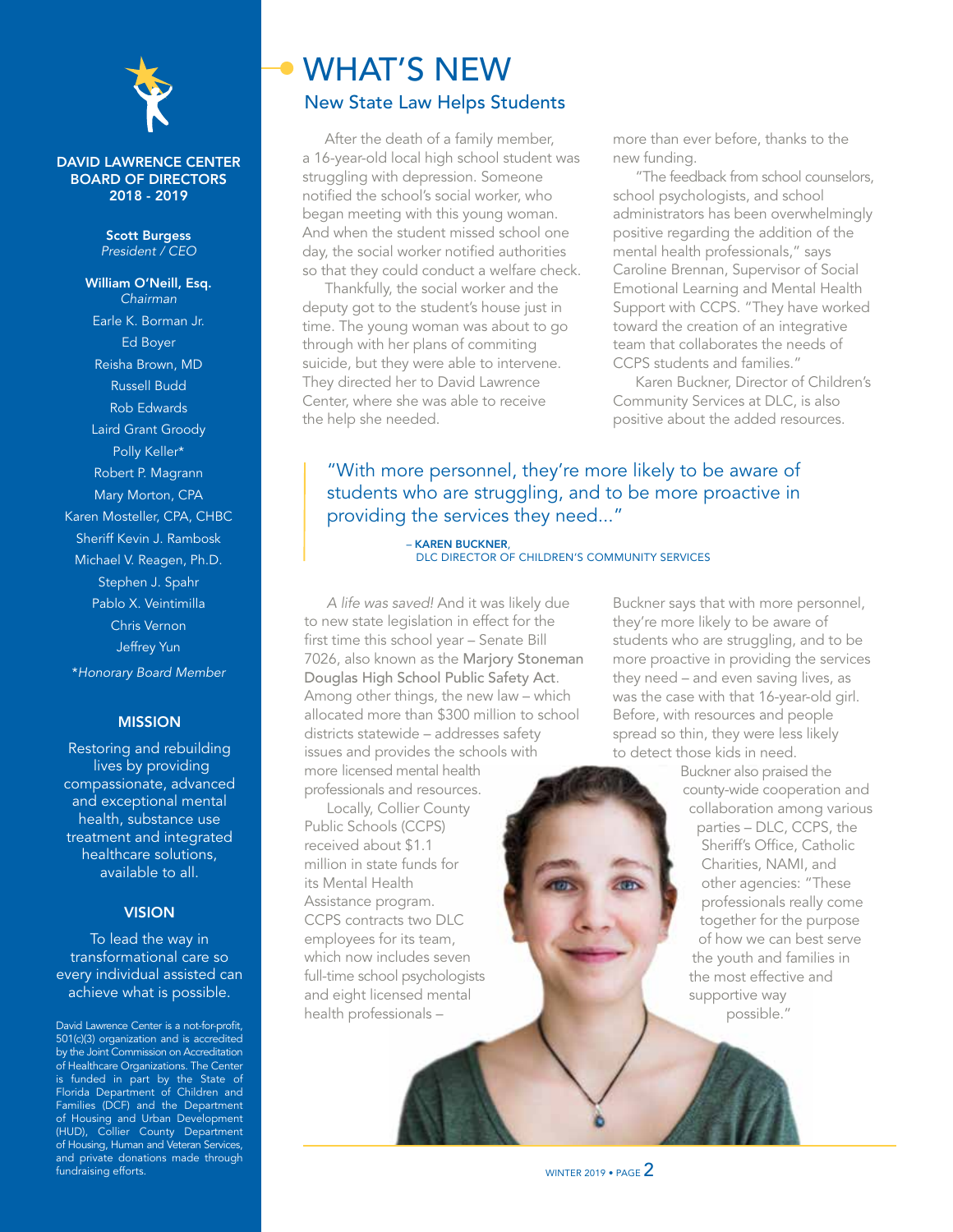# SUCCESS STORY

### "A Dopeless Hope Fiend"

*A decades-long addiction brought me to my knees, but David Lawrence Center helped me stand tall again, with dignity and respect.*

#### *By John*

I wasn't supposed to be here. I mean, not even here on this earth.

I knew something wasn't quite right in my childhood, when my dad called me a "bastard child" and my uncles called me a "miracle child," only to be shushed by my aunts.

I asked my mom what they meant, and she never really explained... until I was in my 30s and one day, when we were both under the influence, she told me that she had tried to abort me when she was pregnant.

By then, though, I was pretty deep into addiction. My mom never neglected or abused me as a child; she loved me and took care of me. But I had always dealt with depression, often feeling unworthy to live.

I self-medicated with all of the wrong things, drinking and drugging. When I injured my back in 1996, I was prescribed painkillers... and that eventually turned into an opioid addiction.

I had been what they call a "functioning addict" for decades, keeping a job, paying my bills. But the opiates brought me to my knees. They're horrible.

I was in and out of trouble with the law. I spent more than a year in the county jail. I was homeless and buying drugs on the streets. It was no way to live.

I attempted suicide several times. In November 2009, I took 90 Soma (muscle relaxants) and washed them down with half a bottle of Crown Royal. When I woke up in the ICU three days later, the doctor said, "We didn't think we were going to get you back."

I told him I needed help, and they sent me to Crossroads, the addiction recovery program at David Lawrence Center. That straightened me out for a while, but then I quit taking my antidepressants, which led to a relapse. I'm the kind of guy, if you give me any wiggle room, I'm going to wiggle right back into relapse.

again. In addition to the counseling and addiction recovery, I was prescribed Medication-Assisted Treatment (MAT) with Suboxone. It's like a miracle drug. It eliminated my cravings for any other drugs, and even helped to alleviate some of my ongoing back pain. I never want an opiate painkiller again.

I don't know where I'd be without the help of David Lawrence Center. I'd probably still be out there using drugs, on the streets... if not dead.

I still get counseling at DLC, both group therapy and one-on-one. I'm in a 12-step program. I'm clean and sober, and I'm enjoying time with my young grandchildren. I'm also hoping to get a job again soon. Life is good.

### – JOHN, DLC CLIENT "I don't know where I'd be without the help of David Lawrence Center. I'd probably still be using drugs, on the streets...if not dead."

I can't say enough good things about DLC. I was emotionally, spiritually, and financially bankrupt, and they treated me like a millionaire. They took good care of me and treated me with dignity and respect. They made me feel like I deserve a good life.

I walk in freedom now. I'm comfortable in my own skin.

David Lawrence Center took me, a hopeless dope fiend, and transformed me into a dopeless hope fiend.

It's great to have hope again. Because without it, what else do we have to hang onto?

*Supporters like you make success stories like John's possible. Thank you for your support!* 



But not anymore. Because, in time, I ended up at DLC



## The DLC Young Executives are Looking for Members!

DLC Young Executive Membership is open to anyone in the community who is passionate about creating life-changing wellness for every individual. By becoming a Young Executive Member, you are committing to positively impact and significantly alter the future of health and wellness in Collier County.

Membership is a suggested \$50 annual donation. Benefits include:

- Member prices to signature events
- Exclusive behind-the-scenes tour of DLC
- Private Annual Membership Reception
- Young Executives newsletter with insider information
- Name listed as member on website and Facebook page
- Networking with like-minded young executives
- Leadership opportunities
- Philanthropic fulfillment

#### *Priscylla Oliva, Kat Varela, Peter Michaels* vellness in Collier County. For more information, visit **dlcyoungexecutives.com**

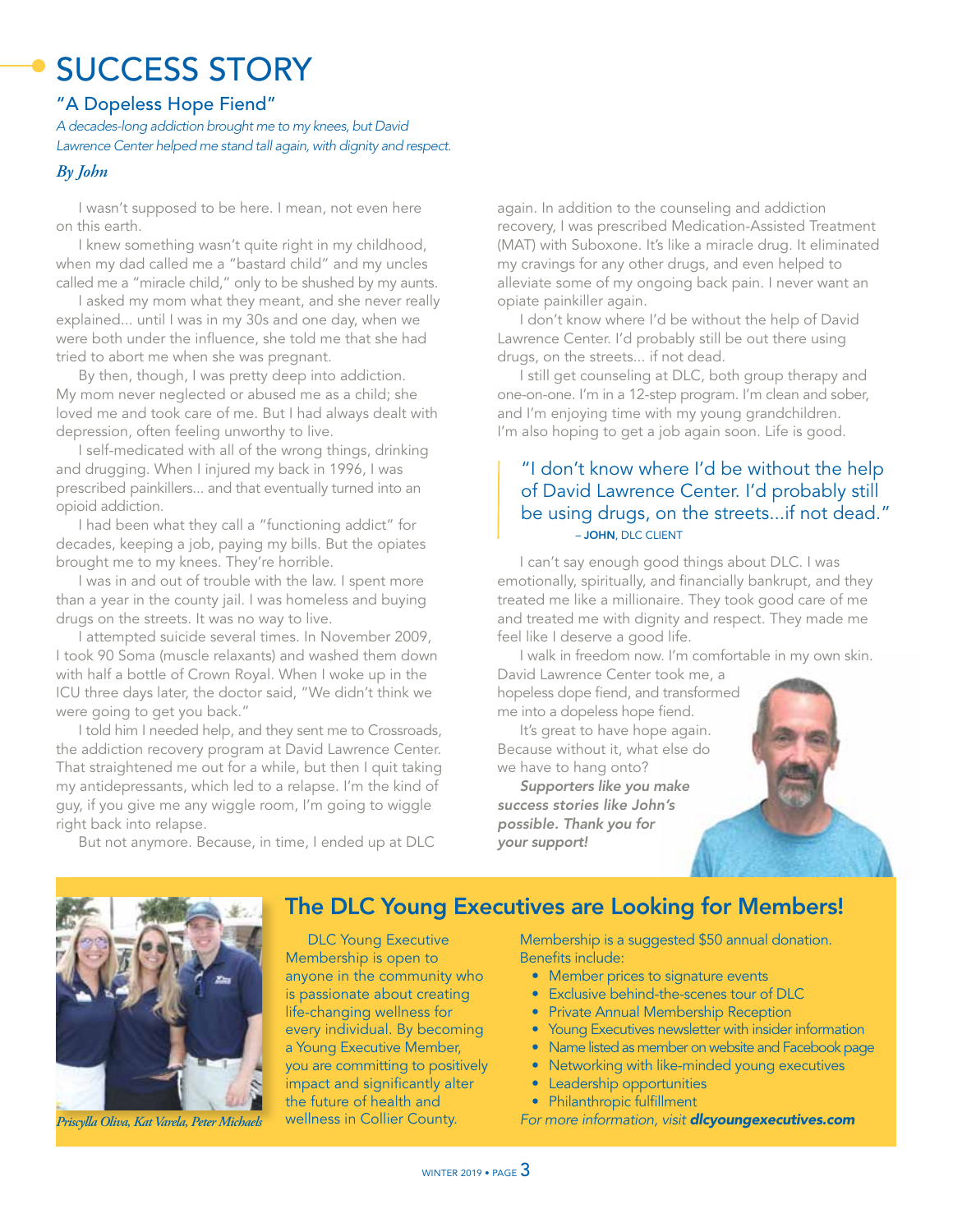# ISSUES & ANSWERS

### How to Deal with Bullies

*What one mom learned after her daughter stood up for a friend in a bullying situation – and what you can learn from it, too.* 

#### *By Karen*

When the phone rang and I looked at my caller ID, I saw that it was my daughter's school. My heart skipped a beat. *Was she in trouble? Was she injured? Or maybe even something good?*

As it turns out, it was a little of all three. Sarah, a high school junior, had been beaten up pretty badly in a fight on the school bus, and she ended up getting suspended. *That was the bad news.*

The good news was that it started because Sarah stood up for a friend who was being bullied. I'm proud of her for that, though she could've handled it better. Looking back on it, Sarah realizes it, too.

## "Working together, as parents and children, we can make a difference when it comes to bullying. Maybe we can even put an end to it."

#### – KAREN, MOTHER OF A DLC CLIENT

Some girls on the bus had been verbally abusing one of Sarah's friends. Sarah intervened and told them to back off. That's when the fight broke out, and although Sarah didn't fight back, she said some awful things to her attackers. It's one of those things where you're proud of your child for *trying* to do the right thing, but you also see it as "a teachable moment."

My daughter already had some great coping skills for dealing with stressful situations. Sarah had been through the Dialectical Behavior Therapy (DBT) program at DLC, which

teaches you how to handle difficult situations. I'd love to see schools incorporate DBT into their programs, but that's more of a long-term solution.



*So, what to do in that spur of the moment when you're witnessing a bullying incident?* Call attention to it. Tell the bully (or bullies) to stop. Don't cuss at them or escalate the situation. Simply say "Stop it," or "Quit harassing her," and see if they back off. If they don't, go find an adult and tell them immediately, and ask them to intervene.

If you can't find an adult, alert the sheriff's department. You're thinking, *Seriously? Call the cops about bullying?* That was my gut reaction, too. *But yes.* The Collier County Sheriff's Office is serious about bullying, and they've partnered with DLC and local schools to try to put an end to it.

You can call 911, or if you want to remain anonymous, text DNTH8 to CRIMES (274637). The texting service is a joint partnership among the Sheriff's Office, Collier County Public Schools, and Southwest Florida Crime Stoppers. You can use the service if you witness cyberbullying as well. Encourage your children to add the number to their contacts in their mobile phones. Learn more at www.collierschools.com/bullying.

David Lawrence Center can also help your child if he or she has been a victim of bullying. Working together, as parents and children,we can make a difference when it comes to bullying. Maybe we can even put an end to it.

# WHAT KIDS CAN DO TO STAND UP TO BULLYING

*StopBullying.gov, a website managed by the U.S. Department of Health and Human Services, has five great tips for kids about how to deal with bullying:*

#### 1. Treat everyone with respect

Stop and think before you say or do something that could hurt someone. If you feel like being mean, find something else to do. Keep in mind that everyone is different. Not better or worse. Just different.

2. What to do if you're bullied

Look at the person bullying you and tell him or her to stop in a calm, clear voice. If speaking up seems too hard or not safe, walk away and stay away. Find an adult to stop the bullying on the spot.

3. Protect yourself from cyberbullying Always think about what you post. Being kind to others online will help keep you safe. Think about who sees what you post online and use your privacy settings.

#### 4. Stand up for others

When you see bullying, tell a parent, teacher, or another adult you trust. Not saying anything could make it worse for everyone. And be kind to the kid being bullied. Show them that you care by trying to include them.

#### 5. Get involved

Find out where and when bullying happens at your school. Then share your ideas about what could help. Talk to the principal about getting involved at school. Be a role model for younger kids.

*(Adapted from"What Kids Can Do" at StopBullying.gov)*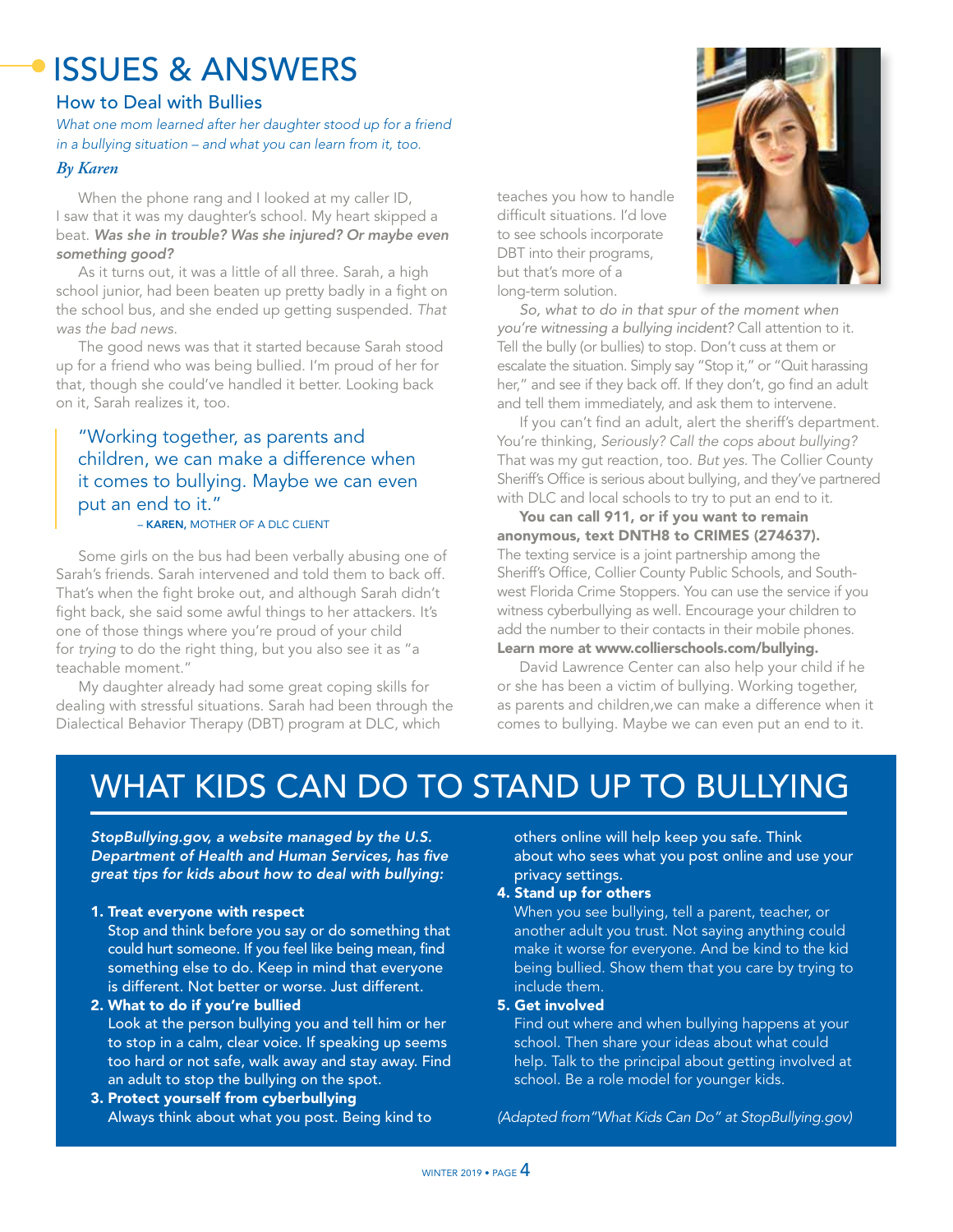# PARTNER FEATURE

#### Helping Inmates Conquer Addictions *DLC partners with Collier County Jail to run the Project Recovery program, which helps those incarcerated with substance use issues.*

The Project Recovery program in the Collier County Jail system has been around for decades, helping inmates overcome their addictions. And with the opioid crisis that has swept the nation, the need is greater than ever for substance use treatment programs for incarcerated men and women.

David Lawrence Center partners with Collier County Jail to help curb this epidemic and has three staff members on the project – one licensed clinical social worker and two therapists.

DLC is currently holding two groups for men and one for women. Each group includes 15 participants, and runs for 90 days. Participants also receive at least one hour of trauma therapy weekly. Evidence-based therapy groups meet for at least two hours daily, Monday through Friday.

Inmates who want to participate must go through a screening process to make sure they're serious about recovery, and that they won't be a safety risk.

"The program is similar to our intensive outpatient care at DLC," says Beverly Belli, DLC's Director of Adult

Community Services. "We want to give these men and women the care they need."



"We want to give these men and women the care they need." – BEVERLY BELLI DLC'S DIRECTOR OF ADULT COMMUNITY SERVICES

Project Recovery also teaches participants better life skills, parenting skills, and how to move on successfully after release, pointing them to other community resources for continued care."Our hope is that they don't just go to a class for 12 weeks and then forget about it," says Belli. "We want to provide a continuum of care even after after they are released."





SOUND MINDS™ SPONSORS

TITLE SPONSOR:



## MEDIA SPONSOR: **Naples Daily News**

#### OTHER SPONSORS:

*Kids' Minds Matter Earle Borman First Florida Integrity Bank Stefan Bothe & Jennifer Cheng Cummings & Lockwood, LLC PBS Contractors Moorings Park Hazelden Betty Ford Foundation* SOUND MINDS™ MENTAL HEALTH SYMPOSIUM MARCH 23, 2019, 10 AM-12 PM

MOORINGS PRESBYTERIAN CHURCH 791 HARBOUR DR, NAPLES, FL 34103

#### SYMPOSIUM: \$10 suggested donation per person VIP MEET THE SPEAKER RECEPTION: \$125

Join David Lawrence Center for our 6th Annual Sound Minds™ Mental Health Symposium & VIP Reception, sponsored by Golisano Children's Hospital of Southwest Florida. The symposium will feature Austin Eubanks, an injured survivor of the Columbine shooting and an expert in the addiction treatment industry. Eubanks is a nationally recognized speaker and media contributor on topics surrounding behavioral health and addiction recovery.



*Austin Eubanks*

### "Less than an hour after scrambling out the back door of the Columbine High School library, I was lying in a hospital bed, medicated on a variety of substances intended to relieve my pain." – AUSTIN EUBANKS

As a Columbine shooting survivor, Eubanks's traumatic experience as a teen was the catalyst to his painful journey through addiction. Now in long-term recovery, he has devoted his career to helping those who have turned to substances as a result of trauma. Austin has spoken to thousands across the nation regarding his personal journey.